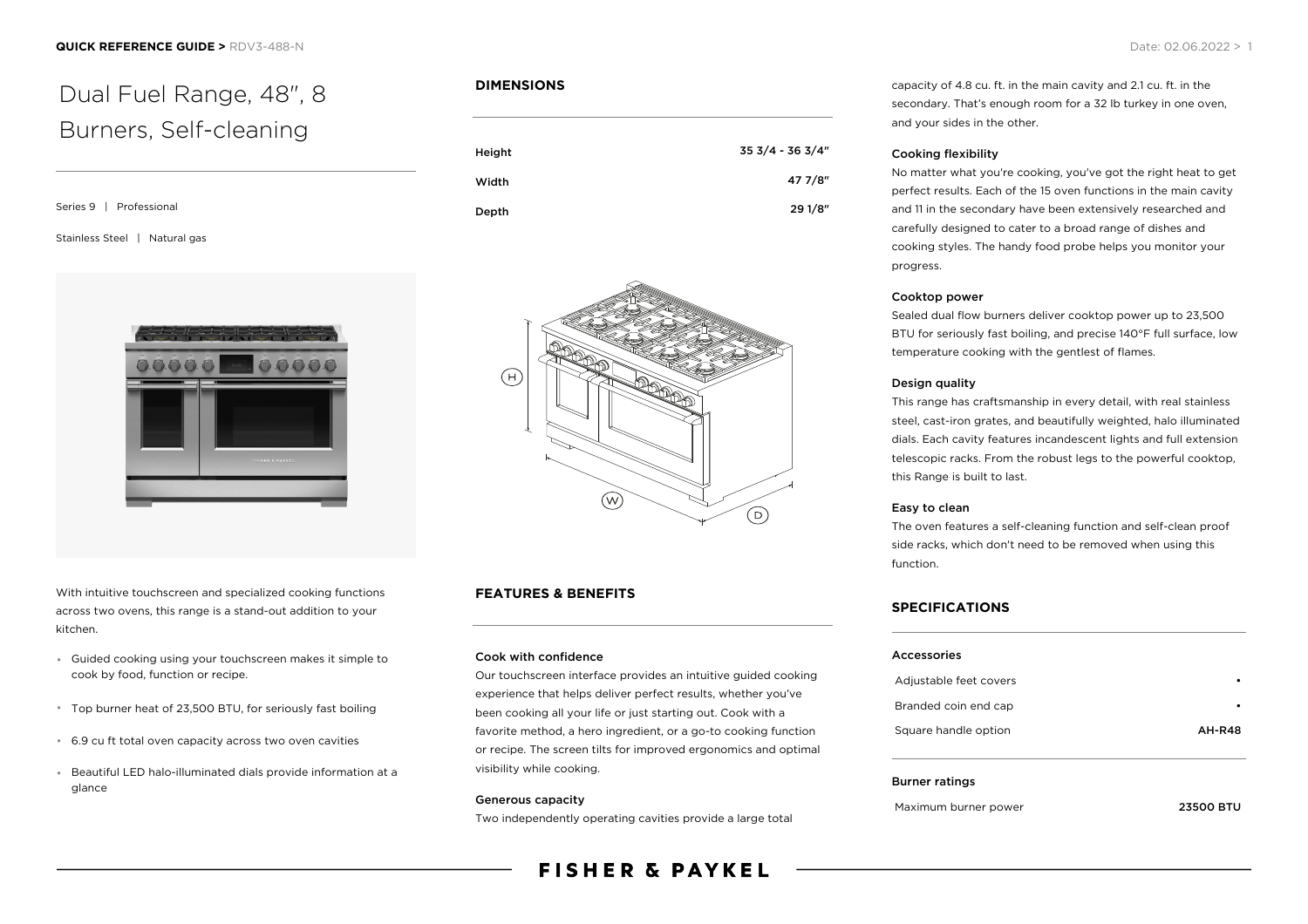### **QUICK REFERENCE GUIDE >** RDV3-488-N Date: 02.06.2022 > 2

| Power back centre              | <b>18500BTU</b> |
|--------------------------------|-----------------|
| Power back centre (2)          | <b>18500BTU</b> |
| Power back left                | <b>18500BTU</b> |
| Power back right               | <b>18500BTU</b> |
| Power front centre             | 18500BTU        |
| Power front centre (2)         | <b>18500BTU</b> |
| Power front left               | 23500BTU        |
| Power front right              | 23500BTU        |
| Total cooktop power            | 158000 BTU      |
| Capacity                       |                 |
| Shelf positions                | 5               |
| Shelf positions                | 5               |
| Cleaning                       |                 |
| Easy clean porcelain basepan   |                 |
| Pyrolytic self-clean           |                 |
| Controls                       |                 |
| Dial with illuminated halo     |                 |
| Dual control oven dials        |                 |
| Electric circuit               | 4 wire          |
| High resolution display        |                 |
| Metal illuminated dials        |                 |
| Multi-language interface       |                 |
| Precise cooking with food      |                 |
| Recipe and food based          |                 |
| Sabbath mode                   |                 |
| Tilting touch screen interface |                 |
| Wi-Fi connectivity             |                 |

| <b>Gas Requirements</b>       |                                                                 |
|-------------------------------|-----------------------------------------------------------------|
| Fitting and pipe              | $\frac{1}{2}$ NPT, min. $\frac{5}{8}$ " $\sqrt[5]{ }$ flex line |
| Supply Pressure (natural gas) | 6" to 9" W.C                                                    |
| <b>Oven features</b>          |                                                                 |
| Concealed element             |                                                                 |
| Electronic oven control       |                                                                 |
| Full extension telescopic     |                                                                 |
| Internal light                |                                                                 |
| Self-clean proof side racks   |                                                                 |
| Titanium coated, illuminated  |                                                                 |
| Oven functions                |                                                                 |
| Air fry                       |                                                                 |
| Bake                          |                                                                 |
| Classic bake                  |                                                                 |
| Clean                         |                                                                 |
| <b>Convection Broil</b>       |                                                                 |
| Convection bake               |                                                                 |
| Dehydrate                     |                                                                 |
| Maxi Broil                    |                                                                 |
| Number of functions           | 15                                                              |
| Pastry bake                   |                                                                 |
| Pizza bake                    |                                                                 |
| Rapid proof                   |                                                                 |
| Roast                         |                                                                 |
| Slow cook                     |                                                                 |
| True convection               |                                                                 |
| Warm                          |                                                                 |

### Oven performance

| Bake power                  | 4600  |
|-----------------------------|-------|
| Broil                       | 3600W |
| Main oven - True convection | 2500W |

### Power requirements

| Amperage         | <b>50A</b> |
|------------------|------------|
| Rated current    | <b>50A</b> |
| Supply frequency | 60Hz       |

### Product dimensions

| Depth  | 29 1/8"          |
|--------|------------------|
| Height | 35 3/4 - 36 3/4" |
| Width  | 47 7/8"          |

### Rangetop features

| Sealed Dual Flow Burners™ |  |
|---------------------------|--|
| Sealed range top          |  |
| Vent trim included        |  |

### Recommended Back Guards Ventilation

| Combustible situation     | <b>BGRV3-3048H</b>      |
|---------------------------|-------------------------|
| Non combustible situation | BGRV2-3048 / BGRV2-1248 |
| Recommended hood          | HCB48-12 N (48""        |

### Safety

ADA compliant

### Secondary oven features

**FISHER & PAYKEL**